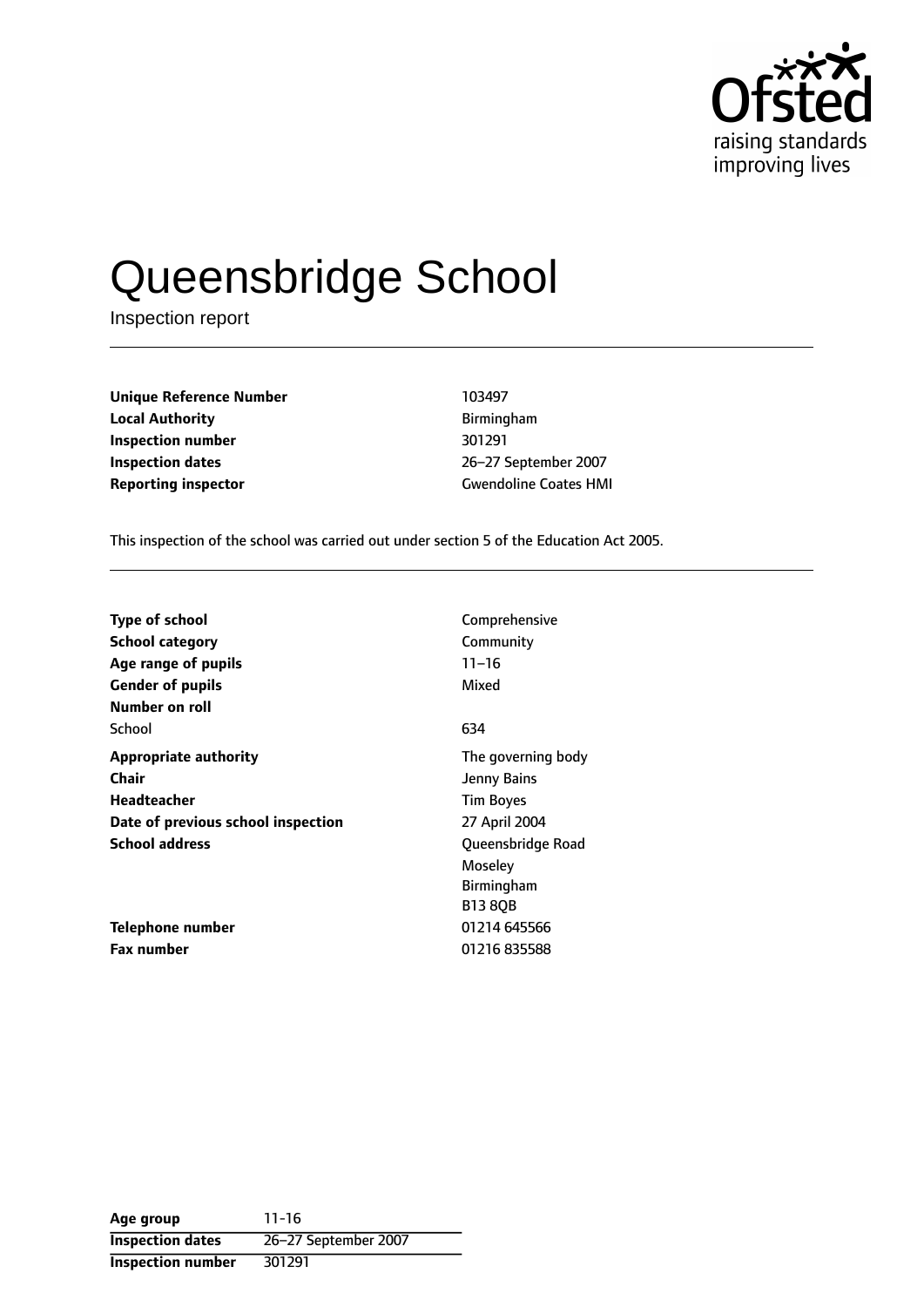.

© Crown copyright 2007

#### Website: www.ofsted.gov.uk

This document may be reproduced in whole or in part for non-commercial educational purposes, provided that the information quoted is reproduced without adaptation and the source and date of publication are stated.

Further copies of this report are obtainable from the school. Under the Education Act 2005, the school must provide a copy of this report free of charge to certain categories of people. A charge not exceeding the full cost of reproduction may be made for any other copies supplied.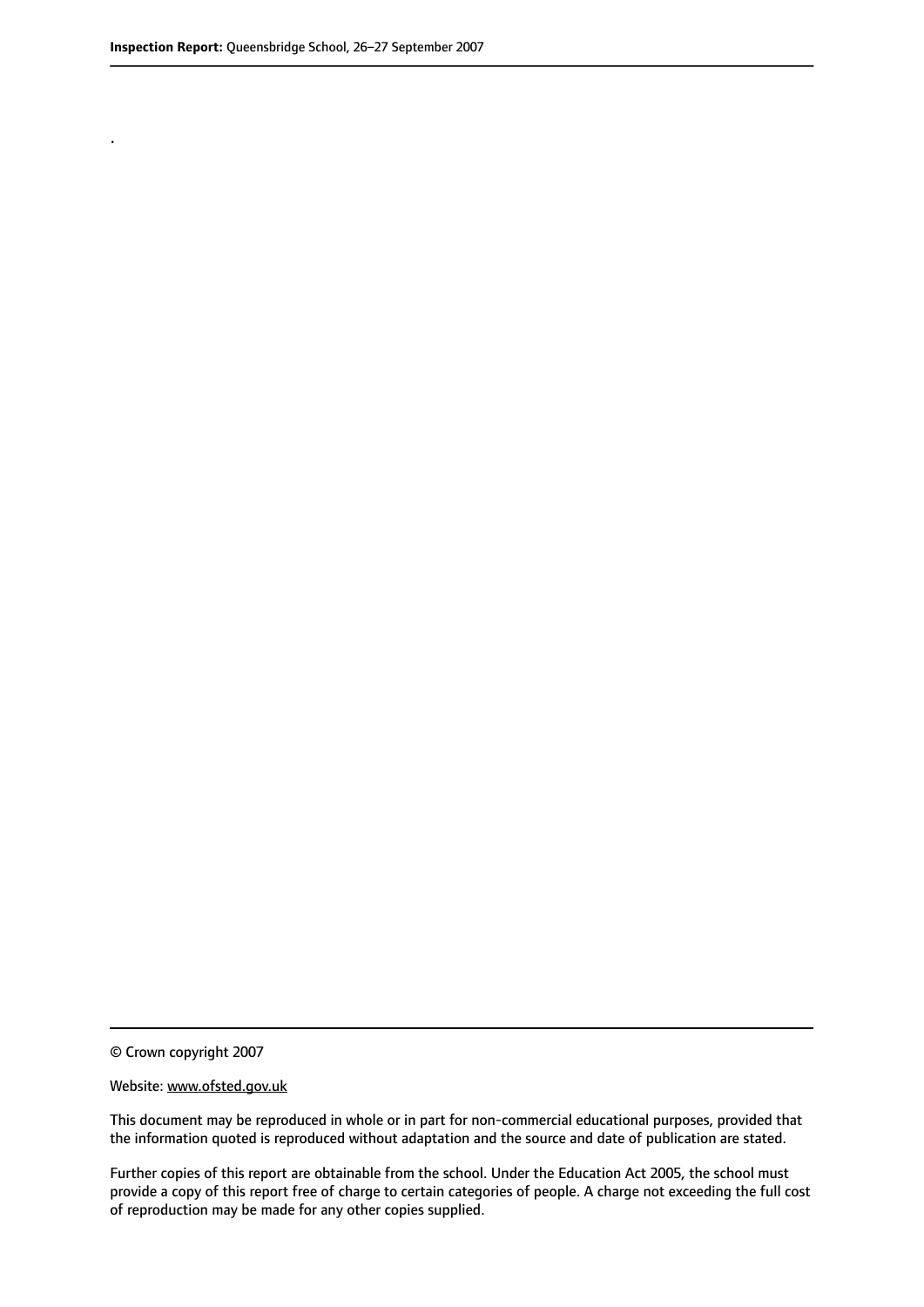# **Introduction**

The inspection was carried out by one of Her Majesty's Inspectors and three Additional Inspectors.

# **Description of the school**

Queensbridge School is a much smaller than average secondary school, where boys significantly outnumber girls. The proportion of pupils who are eligible for free school meals is well above average. The largest group of pupils in terms of ethnicity are Pakistani, followed by White British, Black British Caribbean and Asian British Bangladeshi. The proportion of pupils whose first language is not English (49%) is well above average, and increasing. Of this group, approximately 13% are newly arrived in the UK; between them, they speak 17 languages. At 26%, the proportion of pupils with learning difficulties and/or disabilities is also well above average.

The school has specialist status in visual and peforming arts

# **Key for inspection grades**

| Grade 1 | Outstanding  |
|---------|--------------|
| Grade 2 | Good         |
| Grade 3 | Satisfactory |
| Grade 4 | Inadequate   |
|         |              |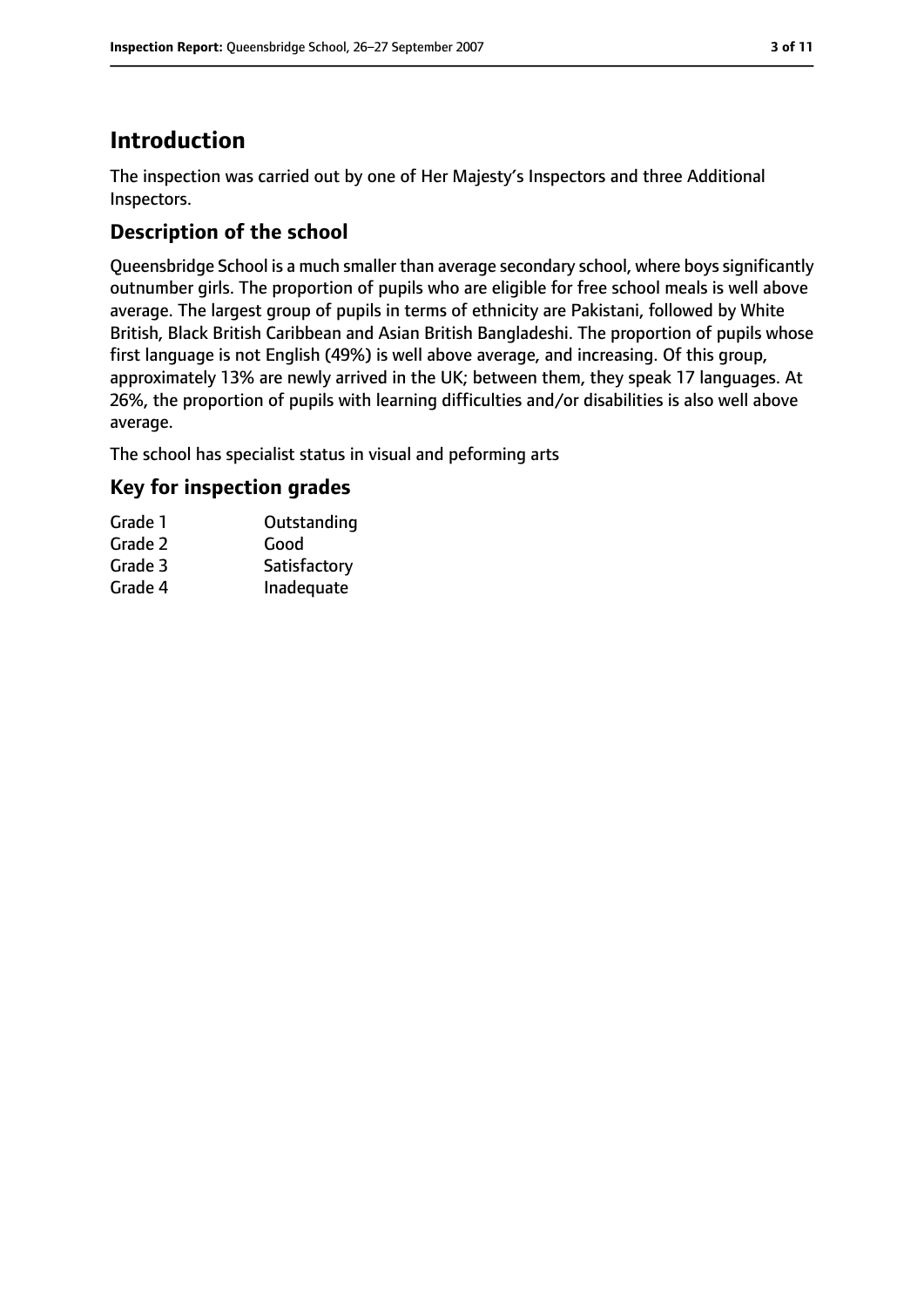# **Overall effectiveness of the school**

#### **Grade: 2**

Queensbridge is a good school with some outstanding features. It has made considerable and rapid strides to improve its provision since its last inspection. The headteacher provides inspirational leadership that is setting the school a very clear path to further improvement. He is supported by a very strong leadership team who are ensuring that policies and procedures are carefully introduced and fully embedded to ensure maximum impact on pupils' achievement.

The school's partnerships with others to promote learners' well-being are excellent and this is evident in the close working relationship with the on-site special school and church as well as its work with local colleges, the local Leading Edge and 14-19 consortium, and further afield, in its global partnerships with six schools in India.

A focus on 'back to basics' has ensured that the school has now established a firm foundation for future improvement. Its strong leadership, extremely effective self-evaluations and rigorous monitoring and evaluations systems mean that the school has outstanding capacity to implement further change and make further significant improvement.

Good leadership of the school has ensured the successful implementation of strategies to improve pupils' behaviour and attendance. This in turn has created a learning environment in which pupils enjoy coming to school and feel safe. These improvements, together with good teaching and effective pastoral care, have created a school where although standards are broadly average, pupils' achievement is now good.

Pupils' personal development and well-being are good and are supported by the good care, guidance and support that they receive. Of particular note are pupils' cultural development and their awareness of, and respect for, diversity. These features are evident in the positive contribution they make, both within the school and within the wider community.

Teaching and learning are good overall and assessment is carried out very regularly. However, the assessment data collected to track and review the progress of pupils is not yet used consistently by all teachers to ensure that work matches all pupils' individual needs. Curriculum provision is good overall. The innovative skills-based curriculum in Years 7 and 8 and the wide-ranging provision at Key Stage 4 are proving highly effective in developing knowledge, understanding and skills that will contribute much to pupils' future economic well-being. However, opportunities for younger pupils to make use of, and study, information and communication technology (ICT) are limited.

The school's specialist status in the visual and performing arts is a real strength. It has a massive impact on all subject areas and on pupils' enjoyment. Pupils speak persuasively of how it influences their choices and preferences. It also makes a significant contribution to the community and its partner organisations.

### **What the school should do to improve further**

- Improve consistency in the use of pupil tracking data to ensure that all pupils are set appropriately challenging levels of work in all lessons.
- Improve the provision for ICT, particularly for younger pupils.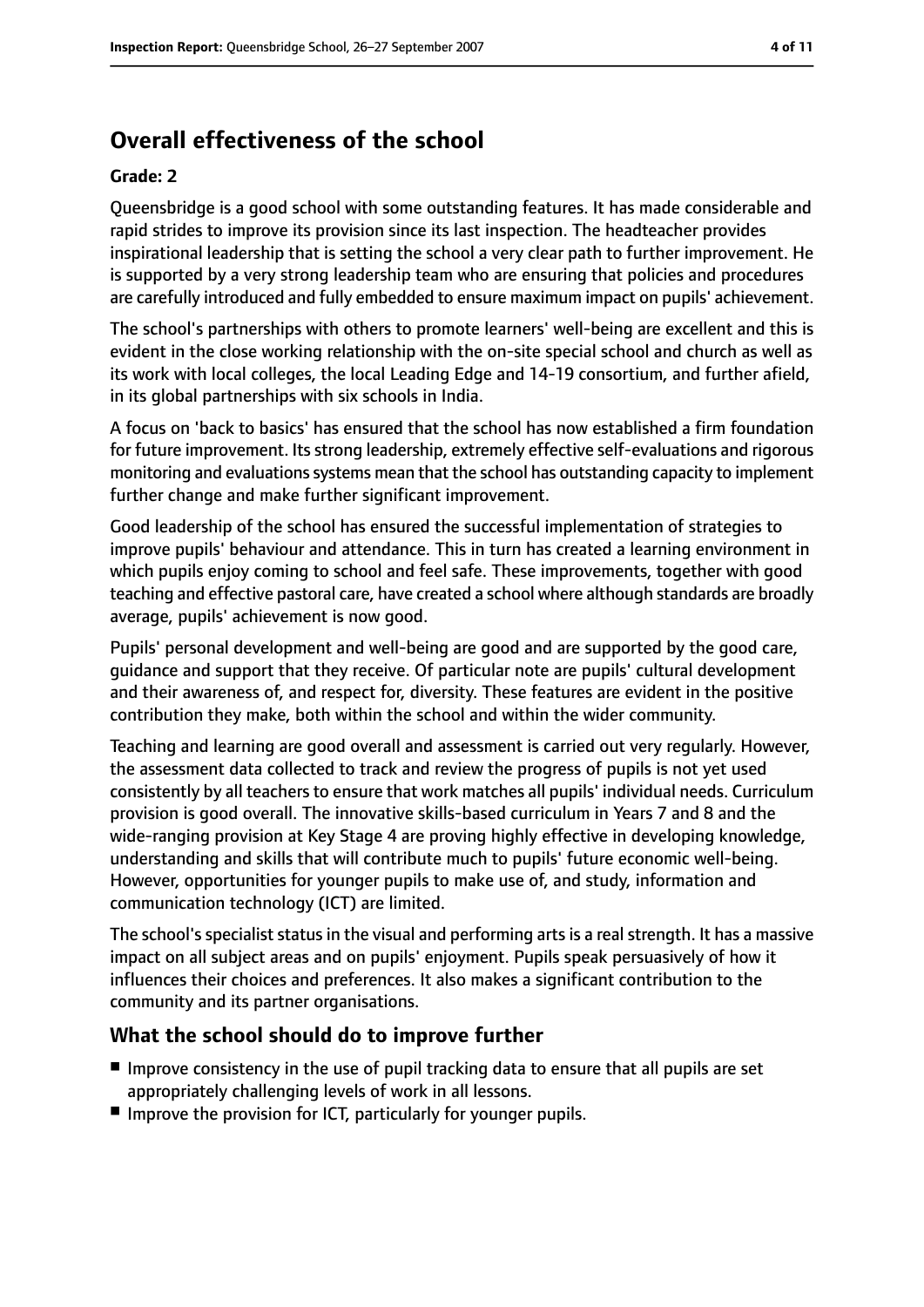# **Achievement and standards**

#### **Grade: 2**

Achievement and standards are good overall because of the considerable effort to ensure pupils make good progress from their starting points. In this racially and socio-economically mixed school, pupils enter with standards that vary but are generally below average. The standards they attain in Year 9 are broadly average and have improved significantly since 2005. The gap between the standards achieved by Year 9 pupils in the school and the national average has been narrowing year by year since 2004. In Year 11, pupils are also attaining average standards, but from a start that was often exceptionally low, this represents outstanding progress. In 2007, 61% of the pupils attained five or more GCSEs at grades  $A^*$  to C - a massive improvement on the 2004 figure of 30%.

Pupils' good overall progress from Year 7 to Year 11 is a testament to the school's strong focus on improving behaviour, attendance, teaching and learning and the curriculum at Key Stage 4. The satisfactory progress that pupils make between Year 7 and Year 9 is now being addressed by a new, innovative and effective curriculum.

All groups of pupils are making progress at least at the expected level, and most are now doing well. Pupils with learning difficulties and/or disabilities and those for whom English is an additional language all make good progress.

# **Personal development and well-being**

#### **Grade: 2**

Pupils eat healthily and join in the sport and dance activities available to them. Their good attitudes to learning and good behaviour allow all pupils to feel safe and to enjoy school. Improving pupils' behaviour has been a key focus for the school. The success of this was demonstrated in the lessons observed, where behaviour was sometimes exemplary, and in the improvements in attendance and punctuality. On the few occasions when bullying does occur, it is quickly dealt with.

Pupils' spiritual, moral, social and cultural development is good. Good spiritual development was demonstrated in a Year 9 religious education lesson where pupils talked freely about their beliefs, and in the respect and willingness to reflect demonstrated during assemblies. Pupils are polite and friendly; relationships are outstanding throughout the school and pupils have a strong sense of belonging. The absence of any reported racial incidents in the school over the last three years reflects the outstanding cultural awareness of its pupils. Pupils respond well to the good opportunities to take on responsibilities. They contribute to the wider community through work experience, performance art links and charity fundraising, such as the performances put on by pupils to raise funds following global disasters.

# **Quality of provision**

# **Teaching and learning**

#### **Grade: 2**

The quality of teaching observed was generally good and, in some instances, outstanding. For example, within some Year 7 and 8 lessons, highly inclusive and active learning approaches were used that resulted in pupils making excellent progress. Teachers demonstrate good subject knowledge which contributes to their effective teaching. In the majority of lessons, a calm and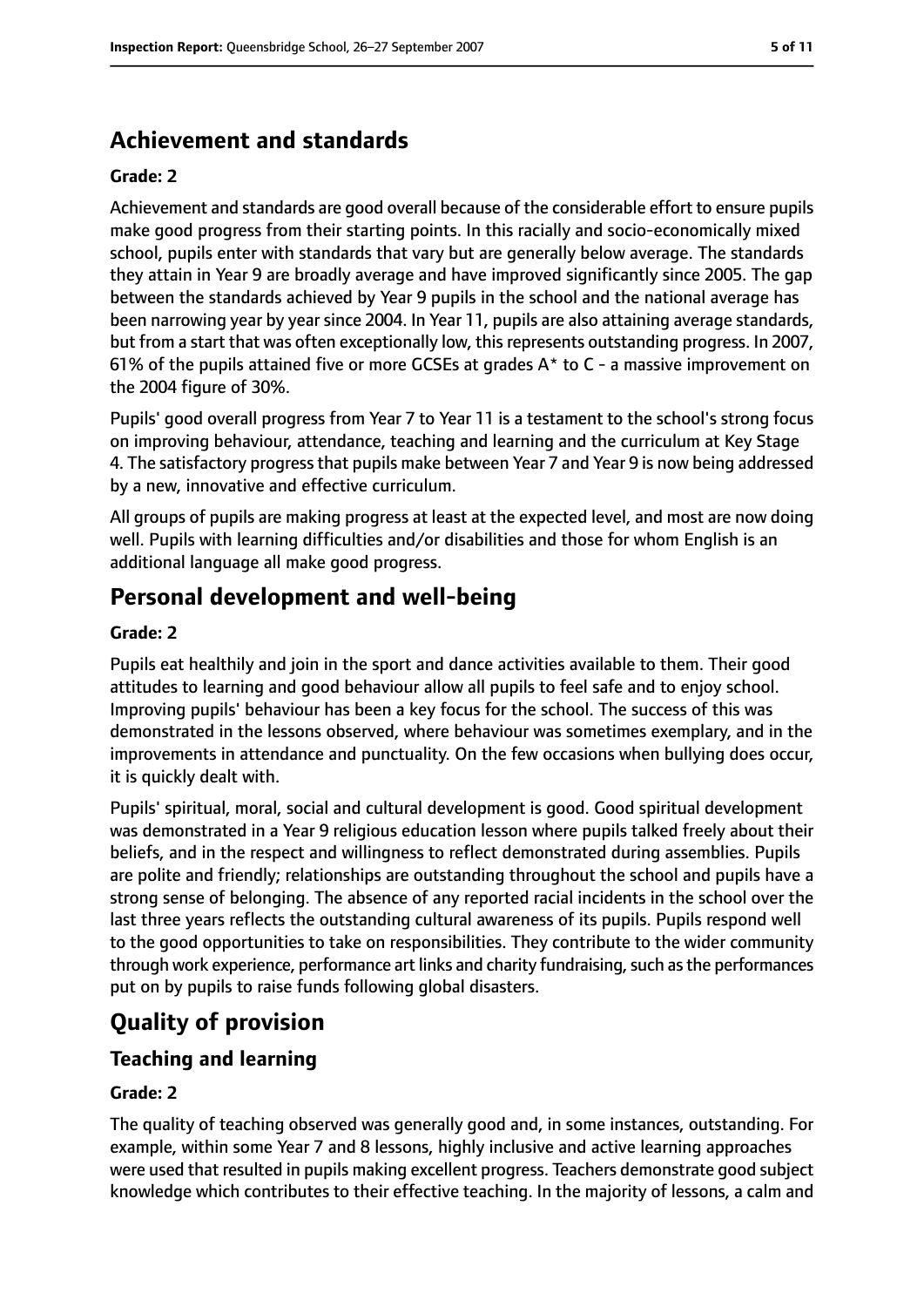orderly working environment is created with positive expectations of behaviour. Lessons are well planned with clear objectives and include a variety of activities that pupils enjoy. When planning learning activities, teachers take into account the needs of the minority group of girls in each class and pupils for whom English is not their first language. Pupils with learning difficulties and/or disabilities are well supported both within and beyond the formal classroom. However, the detailed assessment data collected on pupils' progress is not yet used consistently by all teachers to ensure that work matches all pupils' individual needs. Pupils are encouraged to think and reflect through teachers' skilful questioning and, in some lessons, are encouraged to assess how well they have done through effective review sessions at the end of lessons.

### **Curriculum and other activities**

#### **Grade: 2**

At Key Stage 3, in Years 7 and 8 there is an innovative and highly effective skills based curriculum. However, opportunities for ICT are at present restricted. As a result of the school's specialist visual and performing arts status, drama permeates the curriculum and all pupils in Year 9 begin to study two arts-based GCSEs, which they find very interesting and motivating. The Key Stage 4 provision is broad and balanced to meet the learning needs of all pupils and includes traditional academic GCSE subjects and a range of vocational courses that are delivered in the school and off site. Whole-school enrichment days are used to deliver the personal, social and health education programme at Key Stage 4 and make a significant contribution to pupils' cultural development. Pupils participate actively in a wide range of extra-curricular activities that are based mainly on sport and on the school's visual and performing arts specialism.

### **Care, guidance and support**

#### **Grade: 2**

The school has good systems to support children in care. Child protection procedures are fully in place and all staff have received appropriate training. The school's approach to health and safety is good and all necessary risk assessments are in place. Pupils are well supported from the moment they join the school, as a result of the recently revised pastoral structure that involves well-trained non-teaching staff as Heads of Year and Learning Leaders. This structure providesimproved monitoring, more effective support and guidance for all pupils and improved contact opportunities for parents. All pupils are set challenging targets based on accurate data and these are shared regularly with parents and pupils. Systems are, however, relatively new and are not yet used consistently by all teachers. Pupils with learning difficulties receive good support in class and parents are fully involved in review processes. The school 'goes the extra mile' to provide support to every pupil and his or her family.

# **Leadership and management**

#### **Grade: 2**

The headteacher, supported by a very strong leadership team and middle managers with drive and determination, has worked hard to bring about significant change in pupils' behaviour, attendance, punctuality and attainment and progress. Very strong curriculum leadership, evident in the brave championing of curriculum innovation at Key Stage 3 and the extending range of opportunities at Key Stage 4, is leading to improved learning opportunities for all pupils. The school recognises that improved provision for ICT is a priority. Highly effective and robust monitoring systems in relation to both pupils' progress and the quality of teaching and learning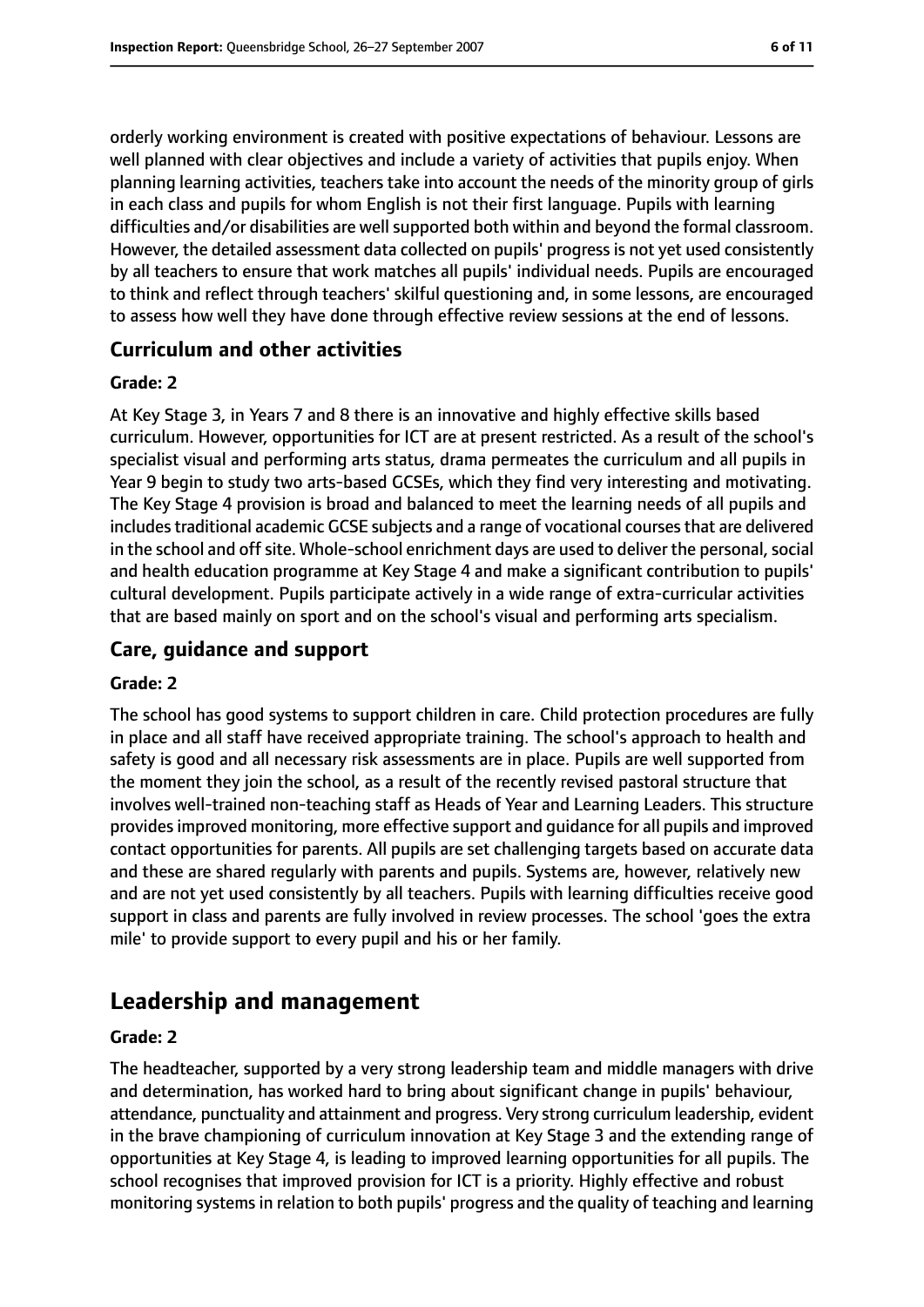are in place. The latter have contributed significantly to the improvements in teaching and learning. Challenging targets are used very effectively at both subject and whole-school level to raise standards, and this is particularly evident at Key Stage 4.

The school's self-evaluation is excellent. The school is very clear about its strengths and weaknesses. All staff are aware of the school's priorities and are absolutely focused on raising pupils' achievement and meeting their individual and very wide-ranging needs. Equality of opportunity and the celebration of diversity are outstanding. It is a testament to the very strong leadership of the headteacher that this is now a strength of the school, recognised by both pupils and parents. As one parent comments, 'God bless Mr Boyes for… believing all children can achieve, no matter what their race, colour or background is'. Resources are well used and good value for money is provided. The governing body provides good support as a 'critical friend' and a challenging partner in moving the school forward. All safeguarding procedures are met.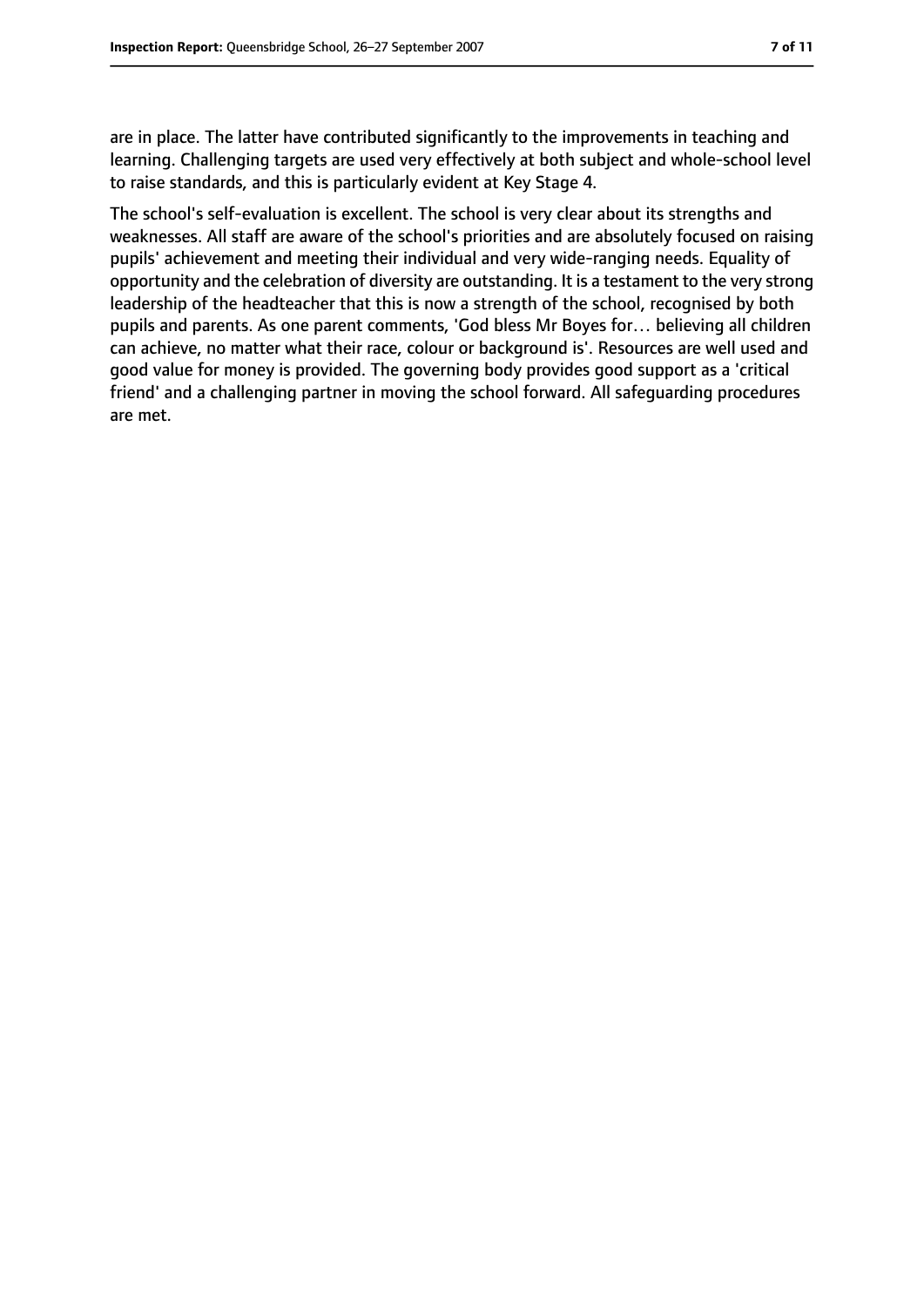**Any complaints about the inspection or the report should be made following the procedures set out in the guidance 'Complaints about school inspection', which is available from Ofsted's website: www.ofsted.gov.uk.**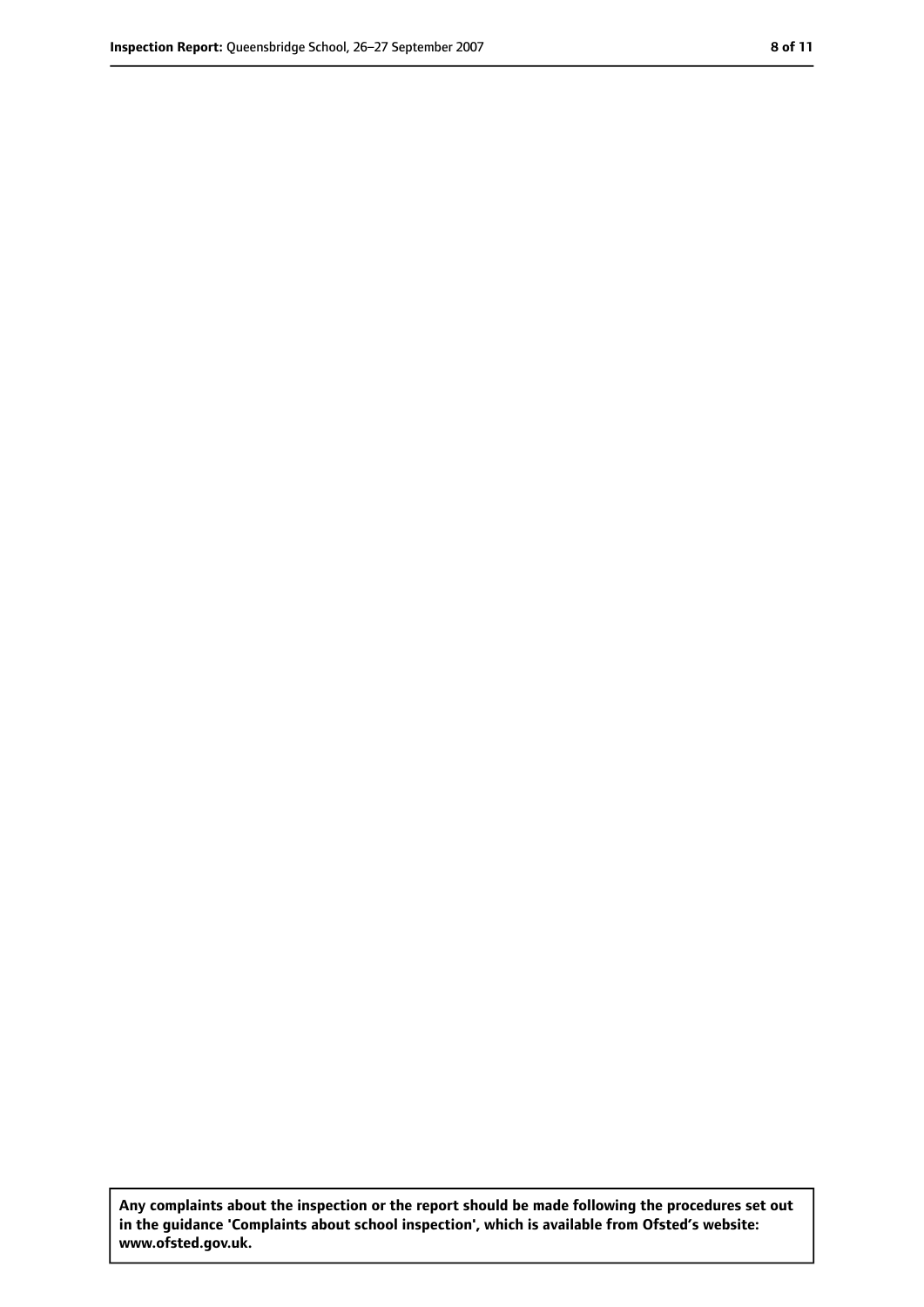#### **Annex A**

# **Inspection judgements**

| $^{\circ}$ Key to judgements: grade 1 is outstanding, grade 2 good, grade 3 satisfactory, and | <b>School</b>  |
|-----------------------------------------------------------------------------------------------|----------------|
| arade 4 inadeguate                                                                            | <b>Overall</b> |

# **Overall effectiveness**

| How effective, efficient and inclusive is the provision of education, integrated<br>care and any extended services in meeting the needs of learners? |     |
|------------------------------------------------------------------------------------------------------------------------------------------------------|-----|
| Effective steps have been taken to promote improvement since the last<br>inspection                                                                  | Yes |
| How well does the school work in partnership with others to promote learners'<br>well-being?                                                         |     |
| The capacity to make any necessary improvements                                                                                                      |     |

# **Achievement and standards**

| How well do learners achieve?                                                                               |  |
|-------------------------------------------------------------------------------------------------------------|--|
| The standards <sup>1</sup> reached by learners                                                              |  |
| How well learners make progress, taking account of any significant variations between<br>groups of learners |  |
| How well learners with learning difficulties and disabilities make progress                                 |  |

# **Personal development and well-being**

| How good is the overall personal development and well-being of the<br>learners?                                  |  |
|------------------------------------------------------------------------------------------------------------------|--|
| The extent of learners' spiritual, moral, social and cultural development                                        |  |
| The extent to which learners adopt healthy lifestyles                                                            |  |
| The extent to which learners adopt safe practices                                                                |  |
| How well learners enjoy their education                                                                          |  |
| The attendance of learners                                                                                       |  |
| The behaviour of learners                                                                                        |  |
| The extent to which learners make a positive contribution to the community                                       |  |
| How well learners develop workplace and other skills that will contribute to<br>their future economic well-being |  |

## **The quality of provision**

| How effective are teaching and learning in meeting the full range of the<br>learners' needs?                     |  |
|------------------------------------------------------------------------------------------------------------------|--|
| How well do the curriculum and other activities meet the range of needs<br>$^{\rm t}$ and interests of learners? |  |
| How well are learners cared for, guided and supported?                                                           |  |

 $^1$  Grade 1 - Exceptionally and consistently high; Grade 2 - Generally above average with none significantly below average; Grade 3 - Broadly average to below average; Grade 4 - Exceptionally low.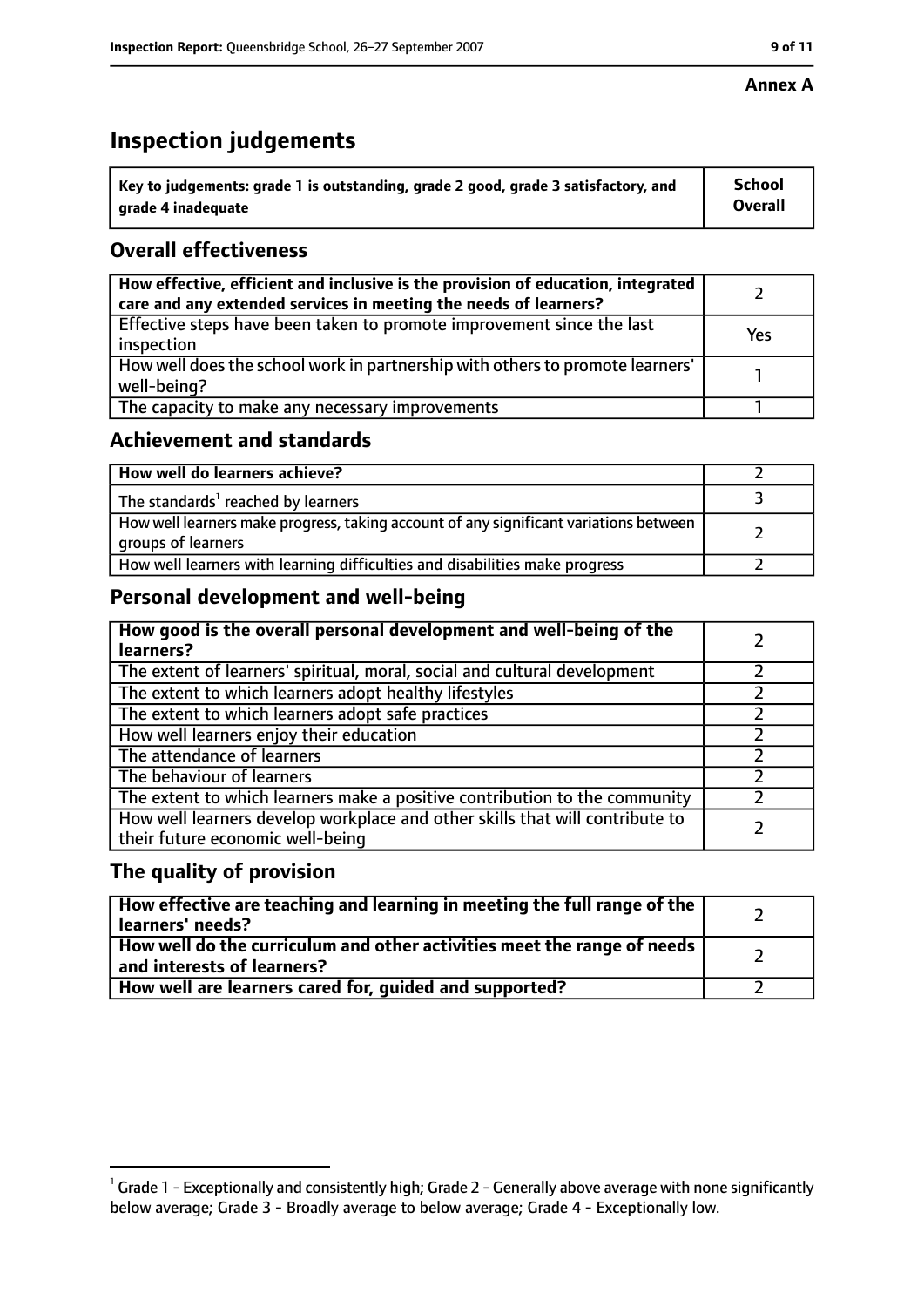# **Annex A**

# **Leadership and management**

| How effective are leadership and management in raising achievement<br>and supporting all learners?                                              |     |
|-------------------------------------------------------------------------------------------------------------------------------------------------|-----|
| How effectively leaders and managers at all levels set clear direction leading<br>to improvement and promote high quality of care and education |     |
| How effectively leaders and managers use challenging targets to raise standards                                                                 |     |
| The effectiveness of the school's self-evaluation                                                                                               |     |
| How well equality of opportunity is promoted and discrimination tackled so<br>that all learners achieve as well as they can                     |     |
| How effectively and efficiently resources, including staff, are deployed to<br>achieve value for money                                          | フ   |
| The extent to which governors and other supervisory boards discharge their<br>responsibilities                                                  | 7   |
| Do procedures for safequarding learners meet current government<br>requirements?                                                                | Yes |
| Does this school require special measures?                                                                                                      | No  |
| Does this school require a notice to improve?                                                                                                   | No  |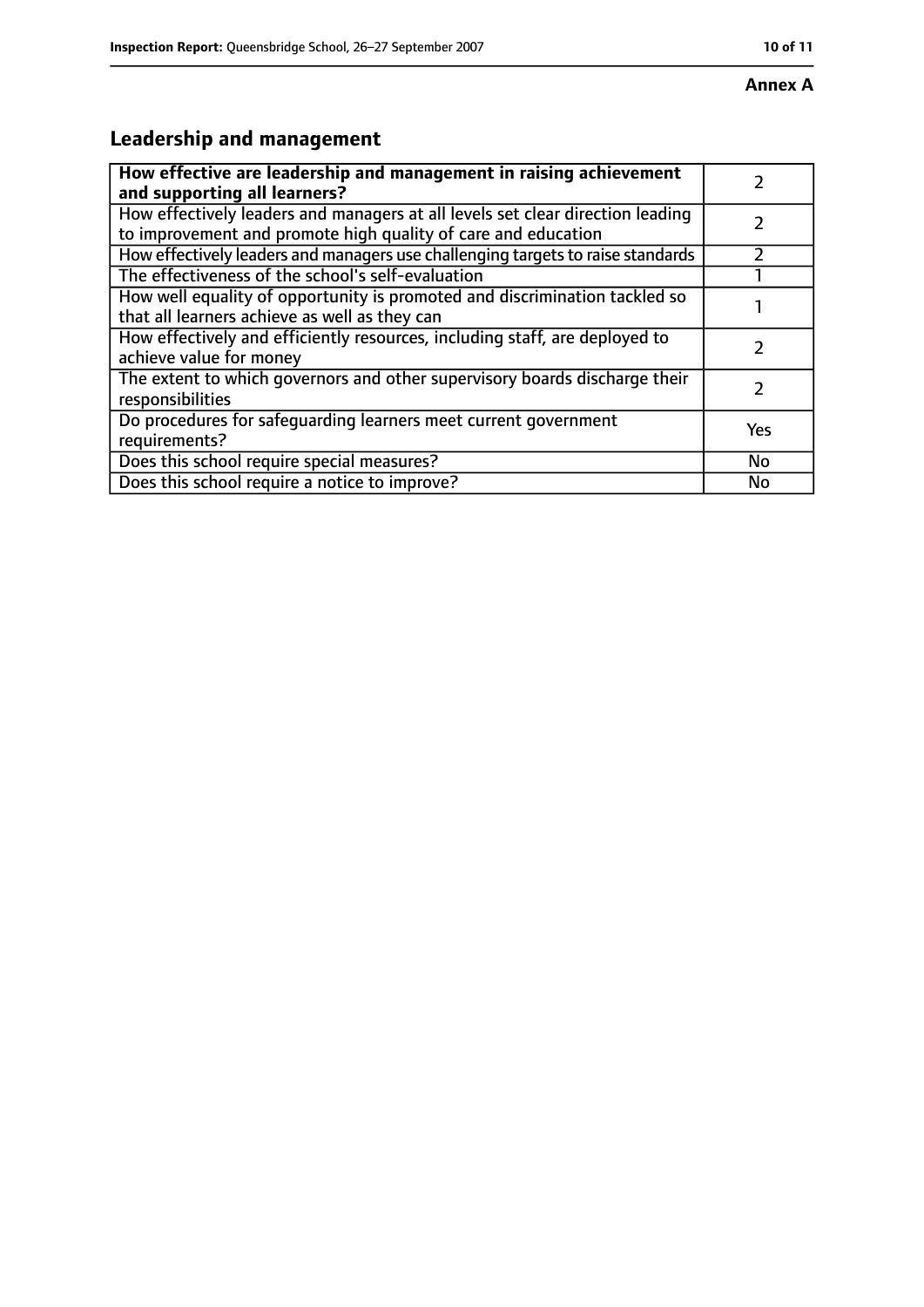#### **Annex B**

# **Text from letter to pupils explaining the findings of the inspection**

30 September 2007

#### Dear Students

Inspection of Queensbridge School, Birmingham, B13 8QB

We judged Queensbridge to be a good school with some outstanding features, and one that you and your parents can be rightly proud of. We were impressed by the good progress you all make in your learning and, in particular, the outstanding progress that you make in Years 10 and 11, with 61% of pupils gaining five or more GCSEs at grades A\* to C. We judged behaviour in the school to be good and this, together with improved attendance and punctuality, is contributing to the good progress that you are all making.

You have excellent relationships with each other and with your teachers and we were particularly impressed with the tolerance and respect you have for each other's cultures and beliefs. Girls: although you are in a minority, we didn't feel that you were losing out at all  $-$  in fact, we felt that your teachers were actively planning how best to take account of your needs in their lessons.

The success of your school has a great deal to do with the excellent and inspirational leadership provided by your headteacher, Mr Boyes. We think that you and your parents are very aware of this. But you must also recognise that he is supported by a very good leadership team, dedicated heads of department, good teachers and a very effective pastoral support team, all of whom work together to ensure that you receive a good education at Queensbridge.

Although Queensbridge is a good school, we feel that you can help to make it even better, by always behaving well in lessons and around the school, attending regularly and punctually and working as hard as you can to meet, and even exceed, the targets you are set. To help you in this, we have asked Mr Boyes and the staff to improve how well you are all set appropriately challenging levels of work in all lessons. We have also asked that steps are taken to improve the provision for ICT, particularly for younger pupils.

I wish you every success in your future. Best wishes.

Gwen Coates HMI Lead inspector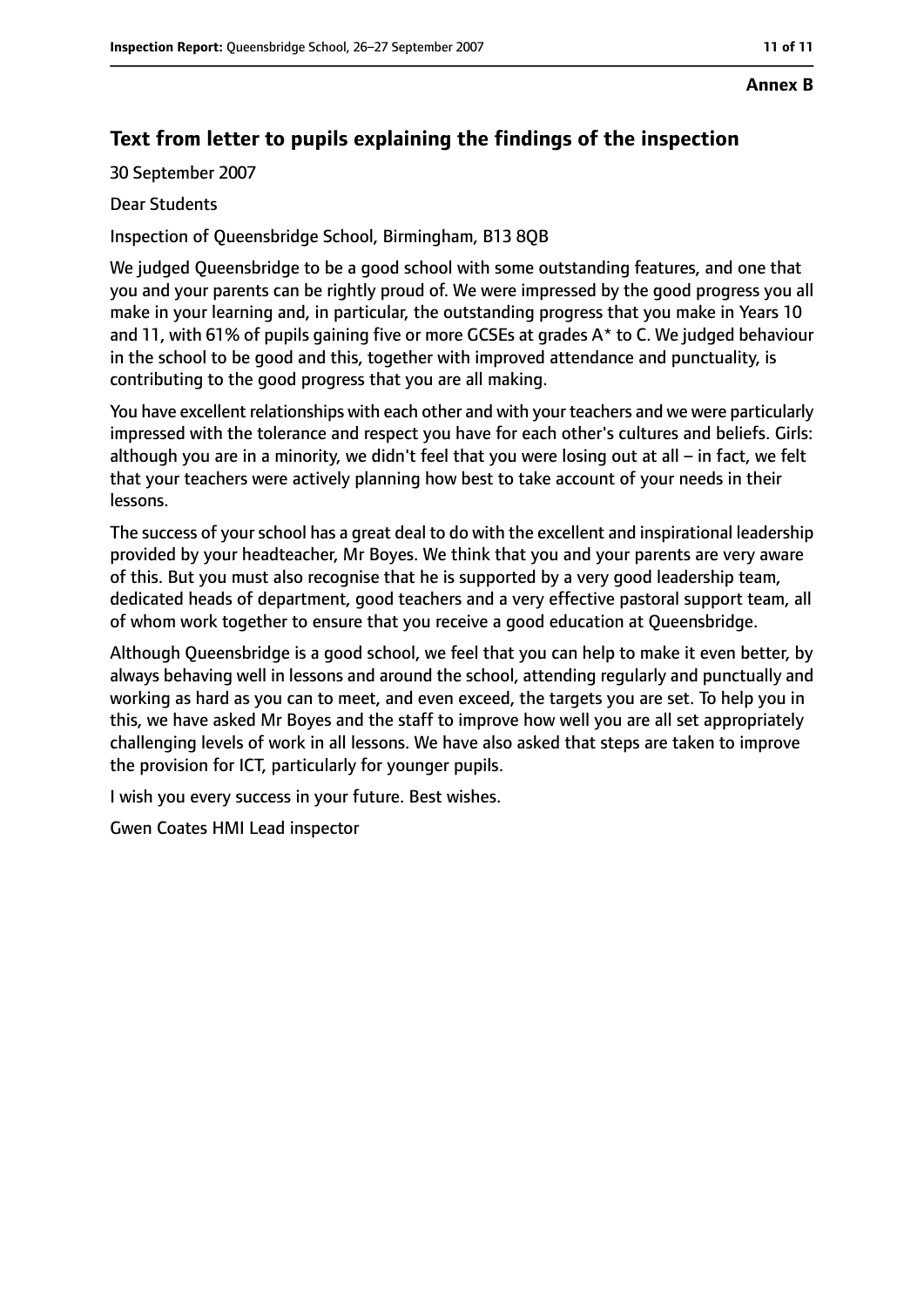

# Queensbridge School

Inspection report

| <b>Unique Reference Number</b> |
|--------------------------------|
| <b>Local Authority</b>         |
| <b>Inspection number</b>       |
| <b>Inspection dates</b>        |
| <b>Reporting inspector</b>     |

103497 Birmingham 301291 26-27 September 2007 Gwendoline Coates HMI

This inspection of the school was carried out under section 5 of the Education Act 2005.

| Type of school                        | Comprehensive                                                   |
|---------------------------------------|-----------------------------------------------------------------|
| <b>School category</b>                | Community                                                       |
| Age range of pupils                   | 11-16                                                           |
| <b>Gender of pupils</b>               | Mixed                                                           |
| Number on roll                        | 634                                                             |
| <b>Appropriate authority</b>          | The governing body                                              |
| Chair                                 | Mrs Jenny Baines                                                |
| <b>Headteacher</b>                    | Mr Tim Boyes                                                    |
| Date of previous school inspection    | 27-29 April 2004                                                |
| <b>School address</b>                 | Queensbridge Road                                               |
| Telephone number<br><b>Fax number</b> | Moseley,<br>Birmingham<br>B13 80B<br>01214645566<br>01214645588 |

Age group 11-16<br>Inspection date(s) 26-27 26-27 September 2007 Inspection number 301291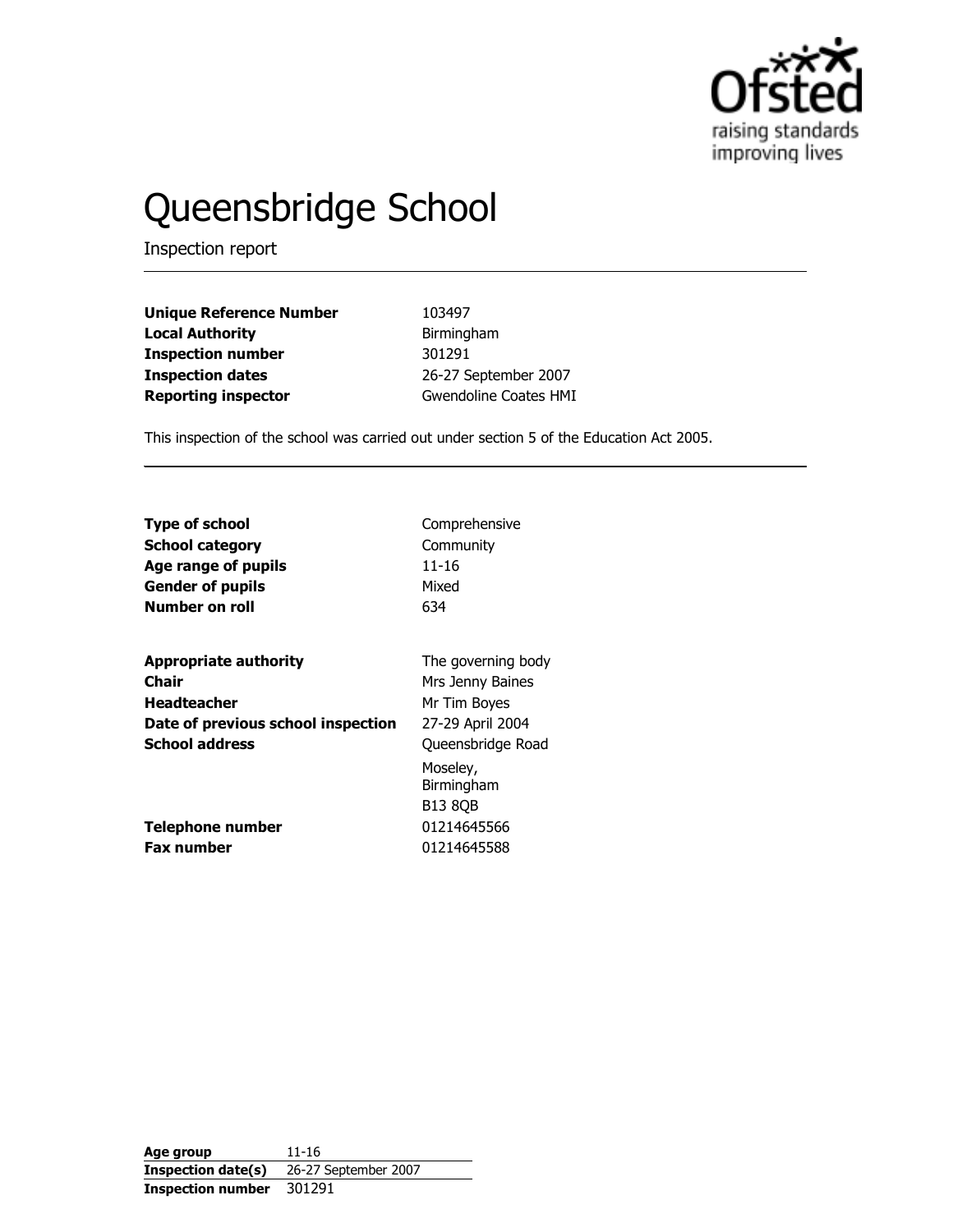© Crown copyright 2007

#### Website: www.ofsted.gov.uk

This document may be reproduced in whole or in part for non-commercial educational purposes, provided that the information quoted is reproduced without adaptation and the source and date of publication are stated.

Further copies of this report are obtainable from the school. Under the Education Act 2005, the school must provide a copy of this report free of charge to certain categories of people. A charge not exceeding the full cost of reproduction may be made for any other copies supplied.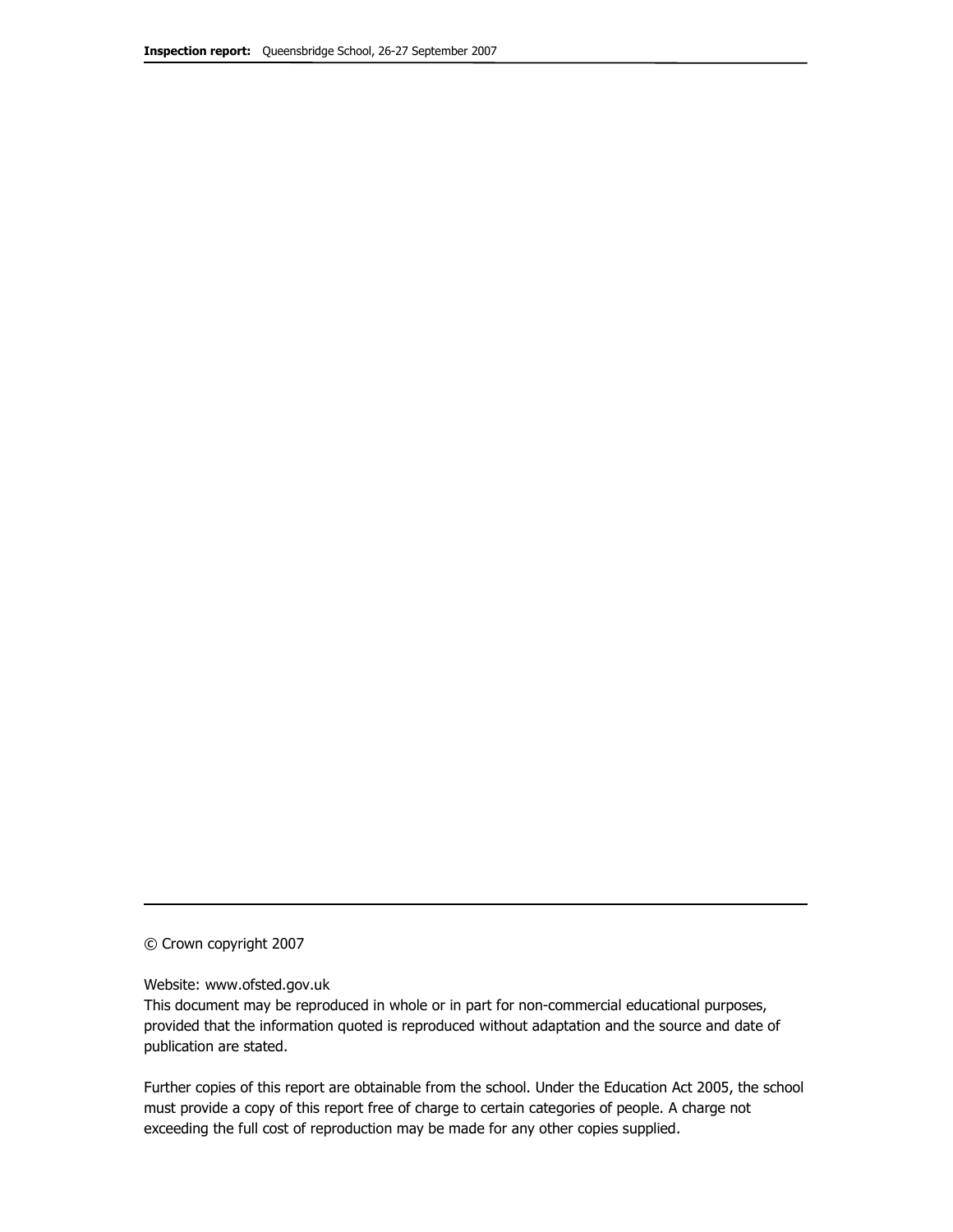# **Introduction**

The inspection was carried out by one of Her Majesty's Inspectors and three Additional Inspectors.

# Description of the school

Queensbridge School is a much smaller than average secondary school, where boys significantly outnumber girls. The proportion of pupils who are eligible for free school meals is well above average. The largest group of pupils in terms of ethnicity are Pakistani, followed by White British, Black British Caribbean and Asian British Bangladeshi. The proportion of pupils whose first language is not English (49%) is well above average, and increasing. Of this group, approximately 13% are newly arrived in the UK; between them, they speak 17 languages. At 26%, the proportion of pupils with learning difficulties and/or disabilities is also well above average.

The school has specialist status in visual and performing arts.

# Key for inspection grades

| Grade 1 | Outstanding  |
|---------|--------------|
| Grade 2 | Good         |
| Grade 3 | Satisfactory |
| Grade 4 | Inadequate   |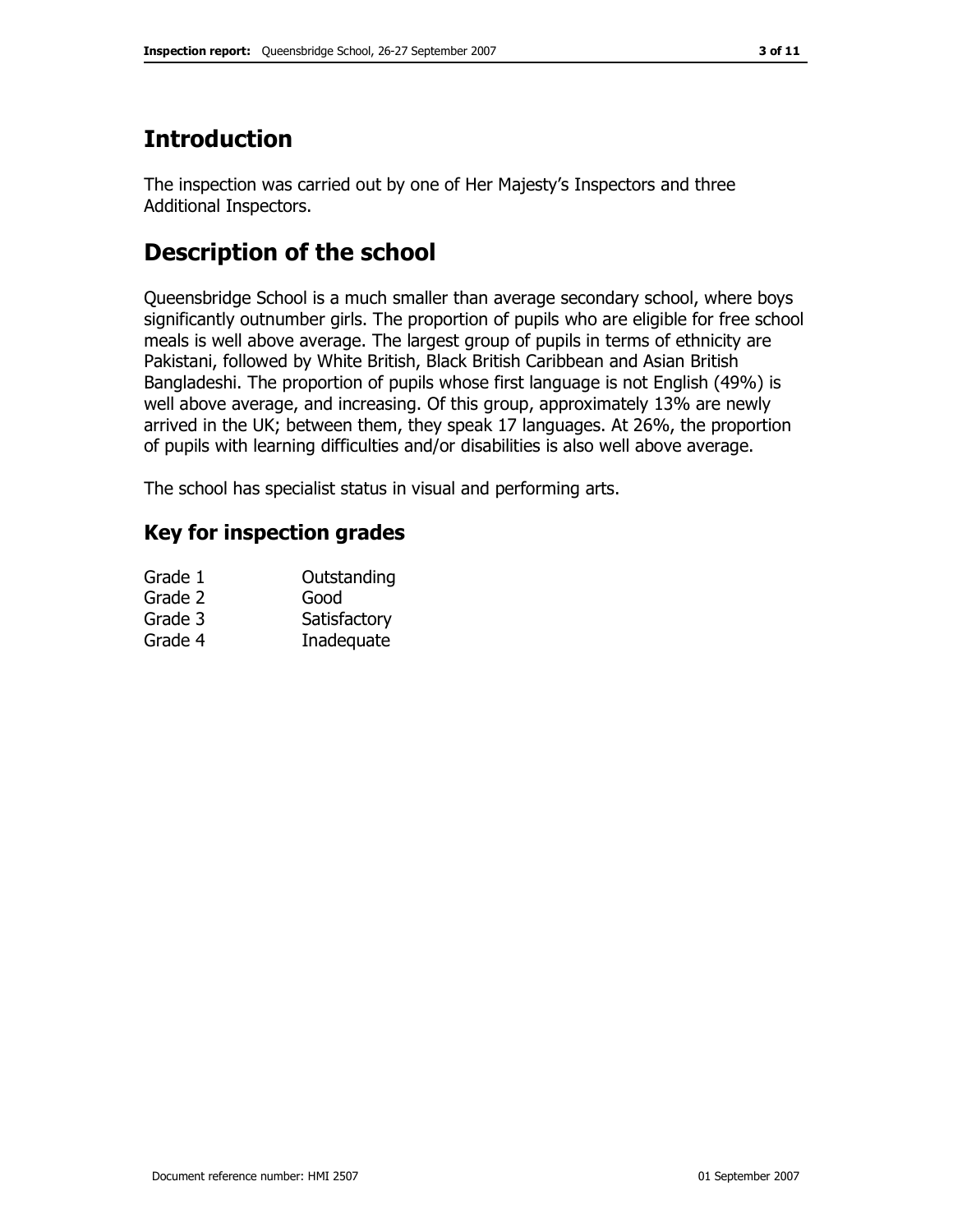# Overall effectiveness of the school Grade: 2

### Queensbridge is a good school with some outstanding features. It has made considerable and rapid strides to improve its provision since its last inspection. The headteacher provides inspirational leadership that is setting the school a very clear path to further improvement. He is supported by a very strong leadership team who

are ensuring that policies and procedures are carefully introduced and fully

embedded to ensure maximum impact on pupils' achievement.

The school's partnerships with others to promote learners' well-being are excellent and this is evident in the close working relationship with the on-site special school and church as well as its work with local colleges, the local Leading Edge and 14-19 consortium, and further afield, in its global partnerships with six schools in India.

A focus on 'back to basics' has ensured that the school has now established a firm foundation for future improvement. Its strong leadership, extremely effective selfevaluations and rigorous monitoring and evaluations systems mean that the school has outstanding capacity to implement further change and make further significant improvement.

Good leadership of the school has ensured the successful implementation of strategies to improve pupils' behaviour and attendance. This in turn has created a learning environment in which pupils enjoy coming to school and feel safe. These improvements, together with good teaching and effective pastoral care, have created a school where although standards are broadly average, pupils' achievement is now good.

Pupils' personal development and well-being are good and are supported by the good care, guidance and support that they receive. Of particular note are pupils' cultural development and their awareness of, and respect for, diversity. These features are evident in the positive contribution they make, both within the school and within the wider community.

Teaching and learning are good overall and assessment is carried out very regularly. However, the assessment data collected to track and review the progress of pupils is not yet used consistently by all teachers to ensure that work matches all pupils' individual needs. Curriculum provision is good overall. The innovative skills-based curriculum in Years 7 and 8 and the wide-ranging provision at Key Stage 4 are proving highly effective in developing knowledge, understanding and skills that will contribute much to pupils' future economic well-being. However, opportunities for younger pupils to make use of, and study, information and communication technology (ICT) are limited.

The school's specialist status in the visual and performing arts is a real strength. It has a massive impact on all subject areas and on pupils' enjoyment. Pupils speak persuasively of how it influences their choices and preferences. It also makes a significant contribution to the community and its partner organisations.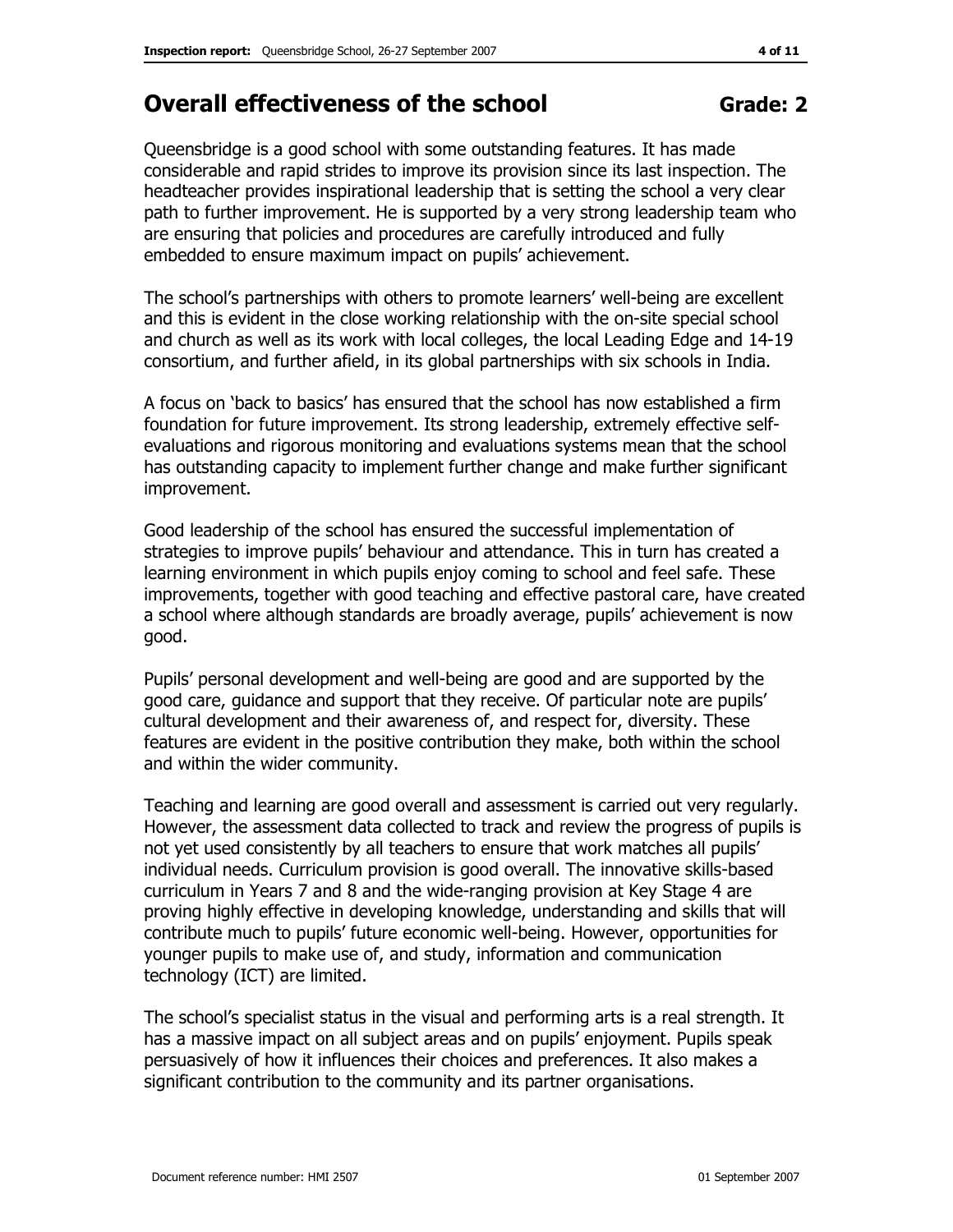## What the school should do to improve further

- Improve consistency in the use of pupil tracking data to ensure that all pupils are set appropriately challenging levels of work in all lessons.
- Improve the provision for ICT, particularly for younger pupils.

# Achievement and standards and standards Grade: 2

Achievement and standards are good overall because of the considerable effort to ensure pupils make good progress from their starting points.

In this racially and socio-economically mixed school, pupils enter with standards that vary but are generally below average. The standards they attain in Year 9 are broadly average and have improved significantly since 2005. The gap between the standards achieved by Year 9 pupils in the school and the national average has been narrowing year by year since 2004. In Year 11, pupils are also attaining average standards, but from a start that was often exceptionally low, this represents outstanding progress. In 2007, 61% of the pupils attained five or more GCSEs at grades A\* to C - a massive improvement on the 2004 figure of 30%.

Pupils' good overall progress from Year 7 to Year 11 is a testament to the school's strong focus on improving behaviour, attendance, teaching and learning and the curriculum at Key Stage 4. The satisfactory progress that pupils make between Year 7 and Year 9 is now being addressed by a new, innovative and effective curriculum.

All groups of pupils are making progress at least at the expected level, and most are now doing well. Pupils with learning difficulties and/or disabilities and those for whom English is an additional language all make good progress.

# Personal development and well-being Grade: 2

Pupils eat healthily and join in the sport and dance activities available to them. Their good attitudes to learning and good behaviour allow all pupils to feel safe and to enjoy school. Improving pupils' behaviour has been a key focus for the school. The success of this was demonstrated in the lessons observed, where behaviour was sometimes exemplary, and in the improvements in attendance and punctuality. On the few occasions when bullying does occur, it is quickly dealt with.

Pupils' spiritual, moral, social and cultural development is good. Good spiritual development was demonstrated in a Year 9 religious education lesson where pupils talked freely about their beliefs, and in the respect and willingness to reflect demonstrated during assemblies. Pupils are polite and friendly; relationships are outstanding throughout the school and pupils have a strong sense of belonging. The absence of any reported racial incidents in the school over the last three years reflects the outstanding cultural awareness of its pupils. Pupils respond well to the good opportunities to take on responsibilities. They contribute to the wider community through work experience, performance art links and charity fundraising, such as the performances put on by pupils to raise funds following global disasters.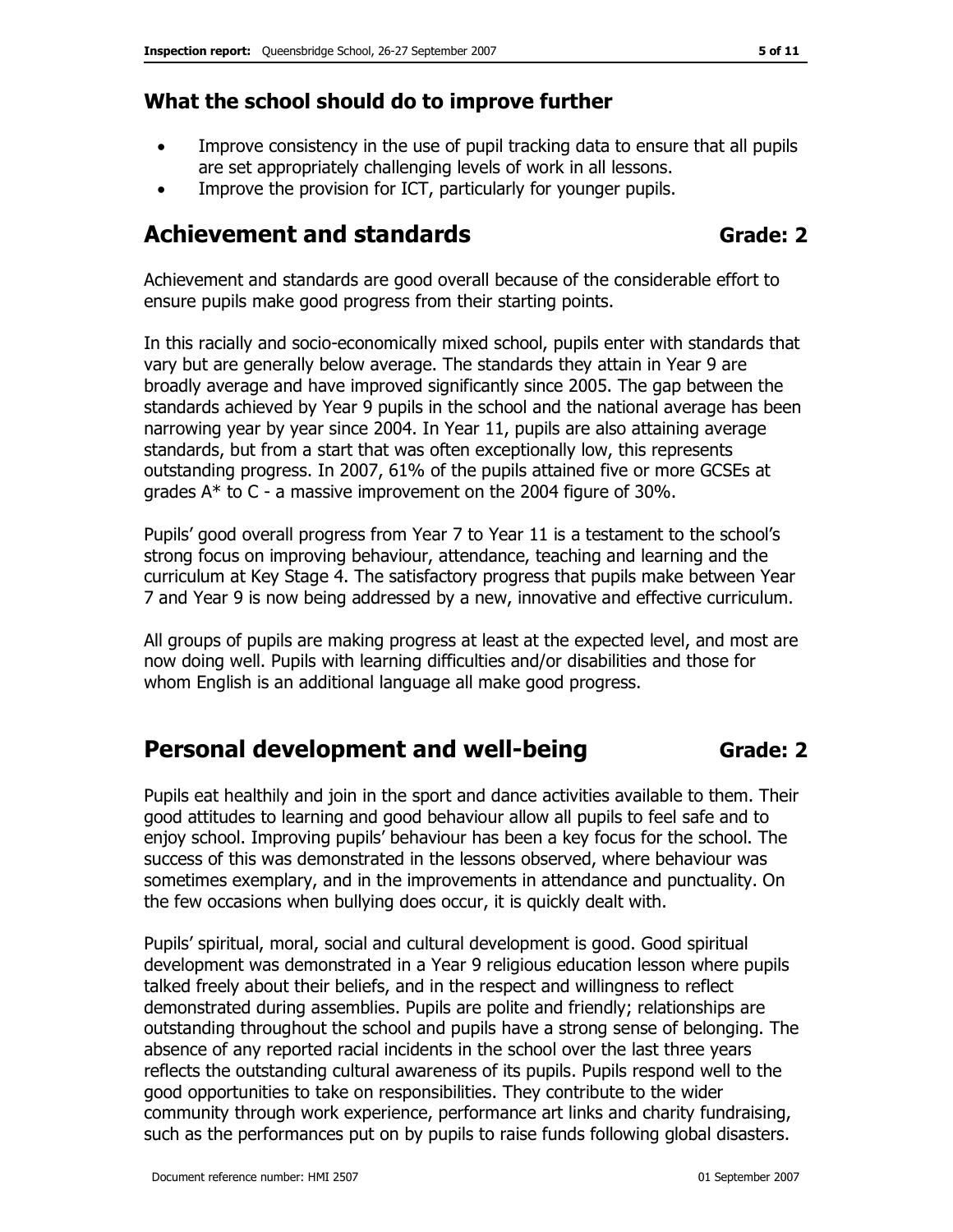# Quality of provision

# Teaching and learning Grade: 2

The quality of teaching observed was generally good and, in some instances, outstanding. For example, within some Year 7 and 8 lessons, highly inclusive and active learning approaches were used that resulted in pupils making excellent progress. Teachers demonstrate good subject knowledge which contributes to their effective teaching. In the majority of lessons, a calm and orderly working environment is created with positive expectations of behaviour. Lessons are well planned with clear objectives and include a variety of activities that pupils enjoy. When planning learning activities, teachers take into account the needs of the minority group of girls in each class and pupils for whom English is not their first language. Pupils with learning difficulties and/or disabilities are well supported both within and beyond the formal classroom. However, the detailed assessment data collected on pupils' progress is not yet used consistently by all teachers to ensure that work matches all pupils' individual needs. Pupils are encouraged to think and reflect through teachers' skilful questioning and, in some lessons, are encouraged to assess how well they have done through effective review sessions at the end of lessons.

# Curriculum and other activities example of the Grade: 2

At Key Stage 3, in Years 7 and 8 there is an innovative and highly effective skills based curriculum. However, opportunities for ICT are at present restricted. As a result of the school's specialist visual and performing arts status, drama permeates the curriculum and all pupils in Year 9 begin to study two arts-based GCSEs, which they find very interesting and motivating. The Key Stage 4 provision is broad and balanced to meet the learning needs of all pupils and includes traditional academic GCSE subjects and a range of vocational courses that are delivered in the school and off site. Whole-school enrichment days are used to deliver the personal, social and health education programme at Key Stage 4 and make a significant contribution to pupils' cultural development. Pupils participate actively in a wide range of extracurricular activities that are based mainly on sport and on the school's visual and performing arts specialism.

# Care, guidance and support Grade: 2

The school has good systems to support children in care. Child protection procedures are fully in place and all staff have received appropriate training. The school's approach to health and safety is good and all necessary risk assessments are in place. Pupils are well supported from the moment they join the school, as a result of the recently revised pastoral structure that involves well-trained non-teaching staff as Heads of Year and Learning Leaders. This structure provides improved monitoring, more effective support and guidance for all pupils and improved contact opportunities for parents. All pupils are set challenging targets based on accurate data and these are shared regularly with parents and pupils. Systems are, however, relatively new and are not yet used consistently by all teachers. Pupils with learning difficulties receive good support in class and parents are fully involved in review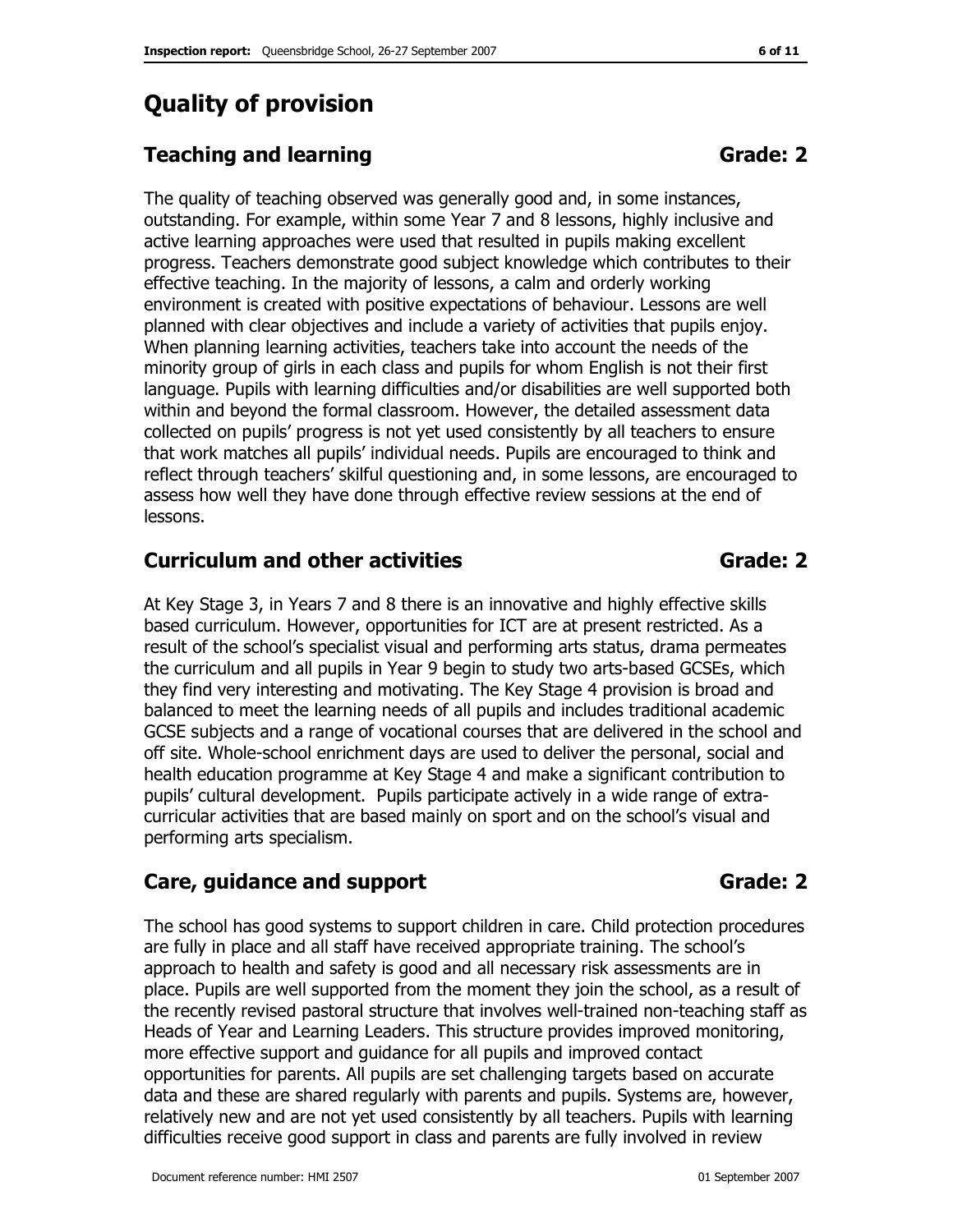processes. The school 'goes the extra mile' to provide support to every pupil and his or her family.

# Leadership and management Contract Grade: 2

The headteacher, supported by a very strong leadership team and middle managers with drive and determination, has worked hard to bring about significant change in pupils' behaviour, attendance, punctuality and attainment and progress. Very strong curriculum leadership, evident in the brave championing of curriculum innovation at Key Stage 3 and the extending range of opportunities at Key Stage 4, is leading to improved learning opportunities for all pupils. The school recognises that improved provision for ICT is a priority. Highly effective and robust monitoring systems in relation to both pupils' progress and the quality of teaching and learning are in place. The latter have contributed significantly to the improvements in teaching and learning. Challenging targets are used very effectively at both subject and wholeschool level to raise standards, and this is particularly evident at Key Stage 4.

The school's self-evaluation is excellent. The school is very clear about its strengths and weaknesses. All staff are aware of the school's priorities and are absolutely focused on raising pupils' achievement and meeting their individual and very wideranging needs. Equality of opportunity and the celebration of diversity are outstanding. It is a testament to the very strong leadership of the headteacher that this is now a strength of the school, recognised by both pupils and parents. As one parent comments, 'God bless Mr Boyes for… believing all children can achieve, no matter what their race, colour or background is'. Resources are well used and good value for money is provided. The governing body provides good support as a 'critical friend' and a challenging partner in moving the school forward. All safeguarding procedures are met.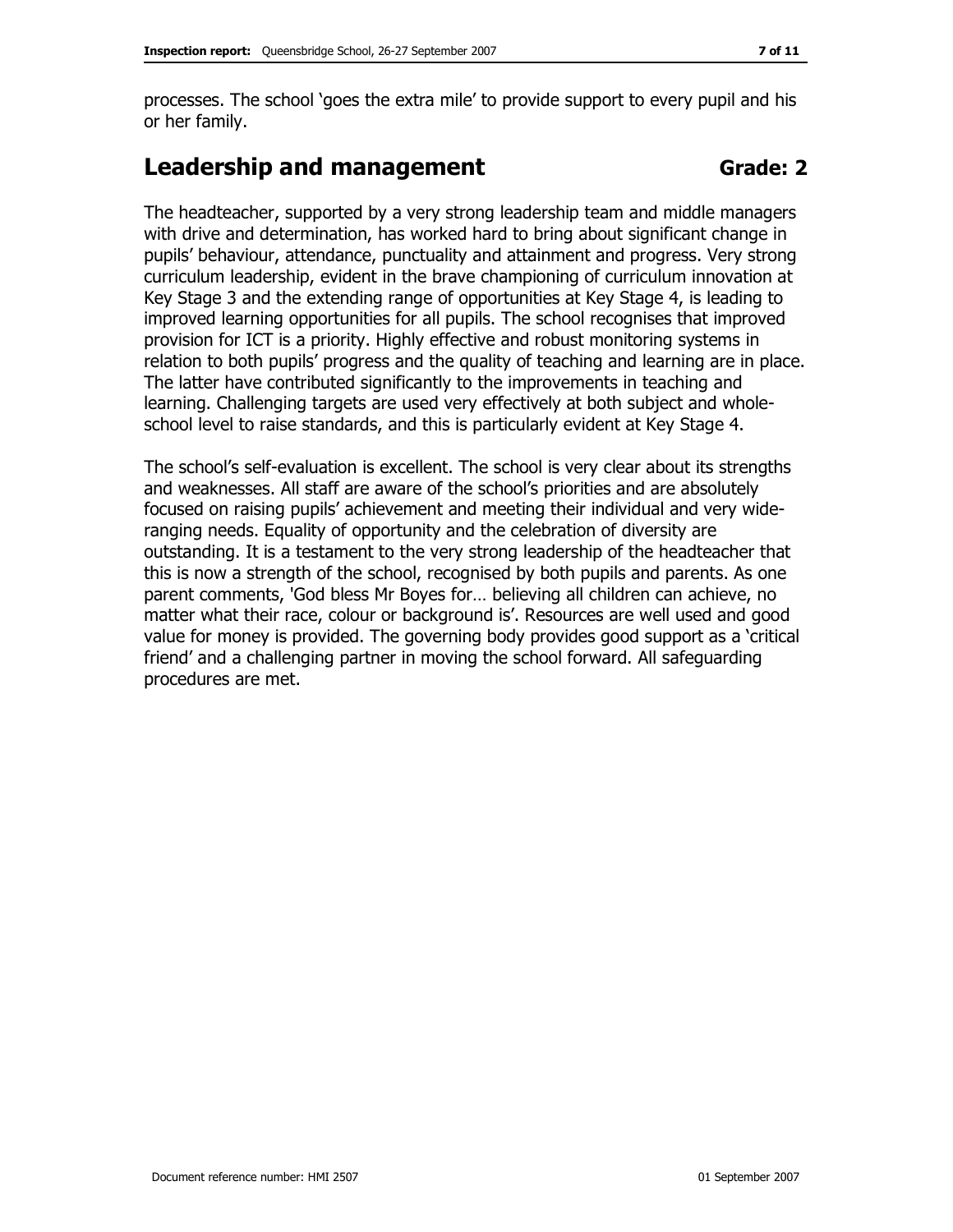Any complaints about the inspection or the report should be made following the procedures set out in the guidance 'Complaining about inspections', which is available from Ofsted's website: www.ofsted.gov.uk.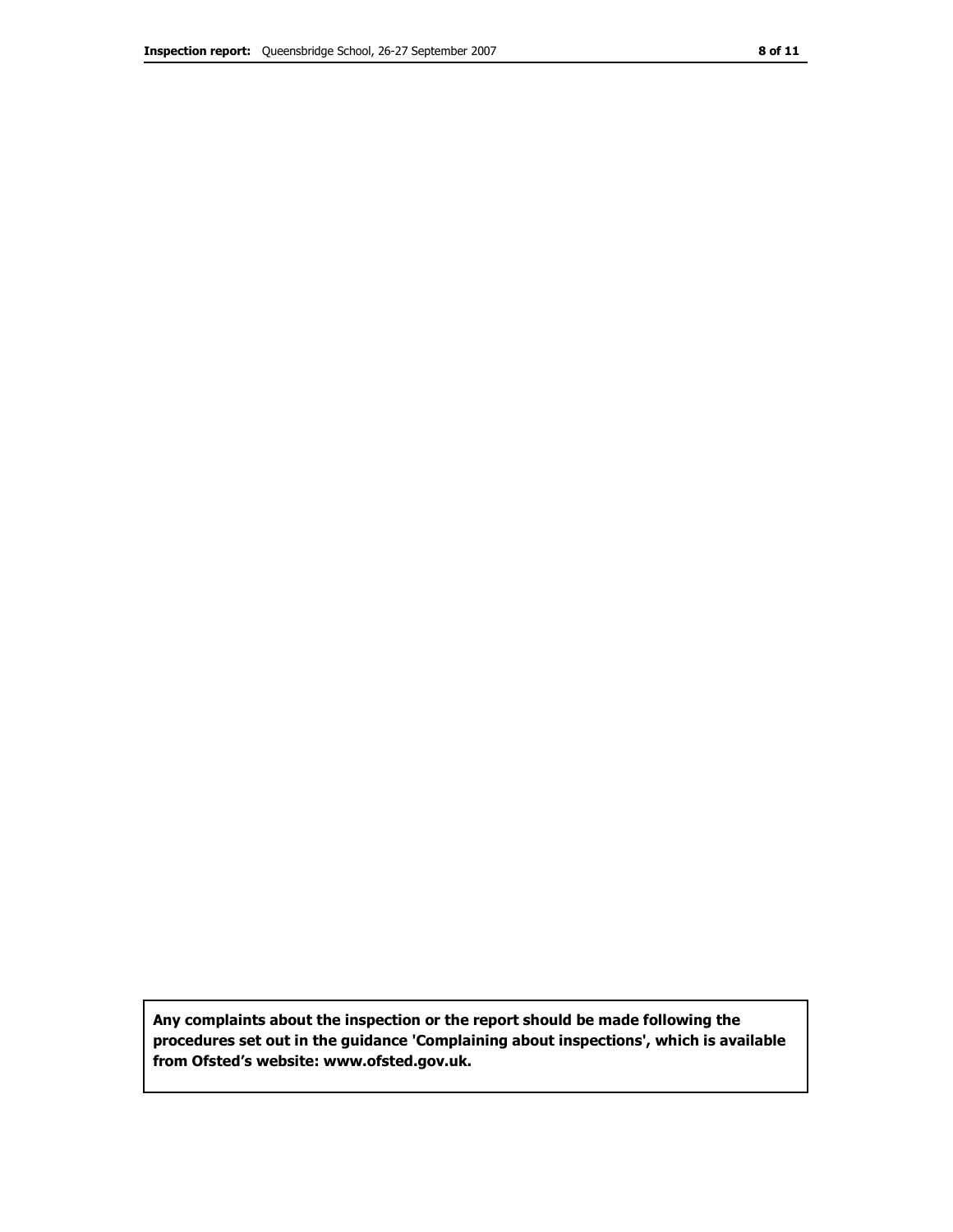# Inspection judgements

#### Overall effectiveness

| How effective, efficient and inclusive is the provision of education,<br>integrated care and any extended services in meeting the needs of<br>learners? | 2   |
|---------------------------------------------------------------------------------------------------------------------------------------------------------|-----|
| Effective steps have been taken to promote improvement since the<br>last inspection                                                                     | Yes |
| How well does the school work in partnership with others to promote<br>learners' well-being?                                                            |     |
| The effectiveness of the Foundation Stage                                                                                                               |     |
| The effectiveness of boarding provision                                                                                                                 |     |
| The capacity to make any necessary improvements                                                                                                         |     |

# Achievement and standards

| How well do learners achieve?                                                 |  |
|-------------------------------------------------------------------------------|--|
| The standards <sup>1</sup> reached by learners                                |  |
| How well learners make progress, taking account of any significant variations |  |
| between groups of learners                                                    |  |
| How well learners with learning difficulties and disabilities make progress   |  |

# Personal development and well-being

| How good is the overall personal development and well-being of the<br>learners?                                  | 2                        |
|------------------------------------------------------------------------------------------------------------------|--------------------------|
| The extent of learners' spiritual, moral, social and cultural development                                        | 2                        |
| The extent to which learners adopt healthy lifestyles                                                            | 2                        |
| The extent to which learners adopt safe practices                                                                | $\overline{\phantom{a}}$ |
| How well learners enjoy their education                                                                          | 2                        |
| The attendance of learners                                                                                       | 2                        |
| The behaviour of learners                                                                                        | 2                        |
| The extent to which learners make a positive contribution to the community                                       | $\overline{\phantom{a}}$ |
| How well learners develop workplace and other skills that will contribute to<br>their future economic well-being |                          |

# The quality of provision

| How effective are teaching and learning in meeting the full range of<br>learners' needs?              | ר |
|-------------------------------------------------------------------------------------------------------|---|
| How well do the curriculum and other activities meet the range of<br>needs and interests of learners? | כ |
| How well are learners cared for, guided and supported?                                                |   |

#### Annex A

 1 Grade 1 - Exceptionally and consistently high; Grade 2 - Generally above average with none significantly below average; Grade 3 - Broadly average to below average; Grade 4 - Exceptionally low.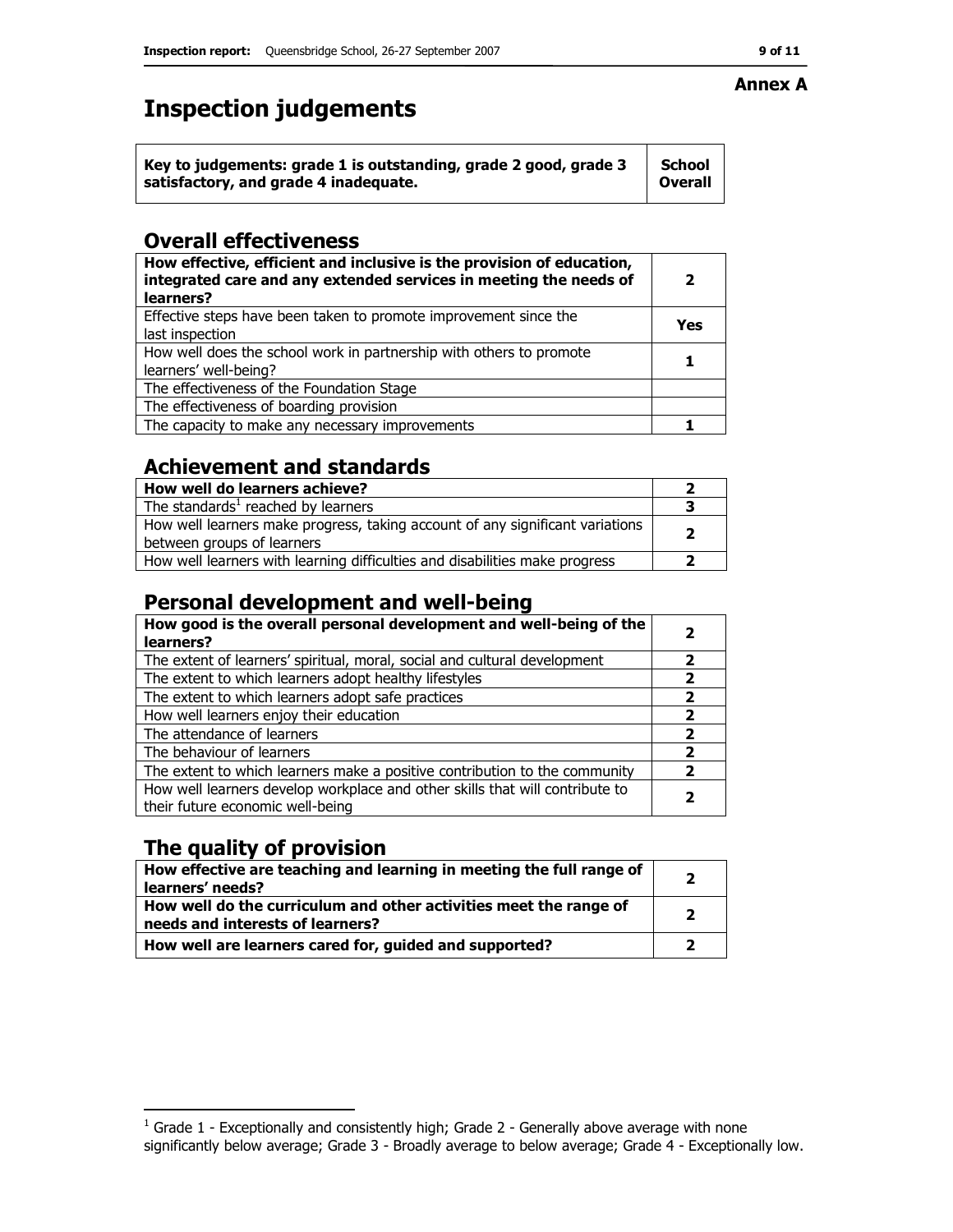# Leadership and management

| How effective are leadership and management in raising<br>achievement and supporting all learners?                                              | 2         |
|-------------------------------------------------------------------------------------------------------------------------------------------------|-----------|
| How effectively leaders and managers at all levels set clear direction leading<br>to improvement and promote high quality of care and education | 2         |
| How effectively leaders and managers use challenging targets to raise<br>standards                                                              | 2         |
| The effectiveness of the school's self-evaluation                                                                                               |           |
| How well equality of opportunity is promoted and discrimination tackled so<br>that all learners achieve as well as they can                     |           |
| How effectively and efficiently resources, including staff, are deployed to<br>achieve value for money                                          | 2         |
| The extent to which governors and other supervisory boards discharge their<br>responsibilities                                                  | 2         |
| Do procedures for safequarding learners meet current government<br>requirements?                                                                | Yes       |
| Does this school require special measures?                                                                                                      | <b>No</b> |
| Does this school require a notice to improve?                                                                                                   | <b>No</b> |